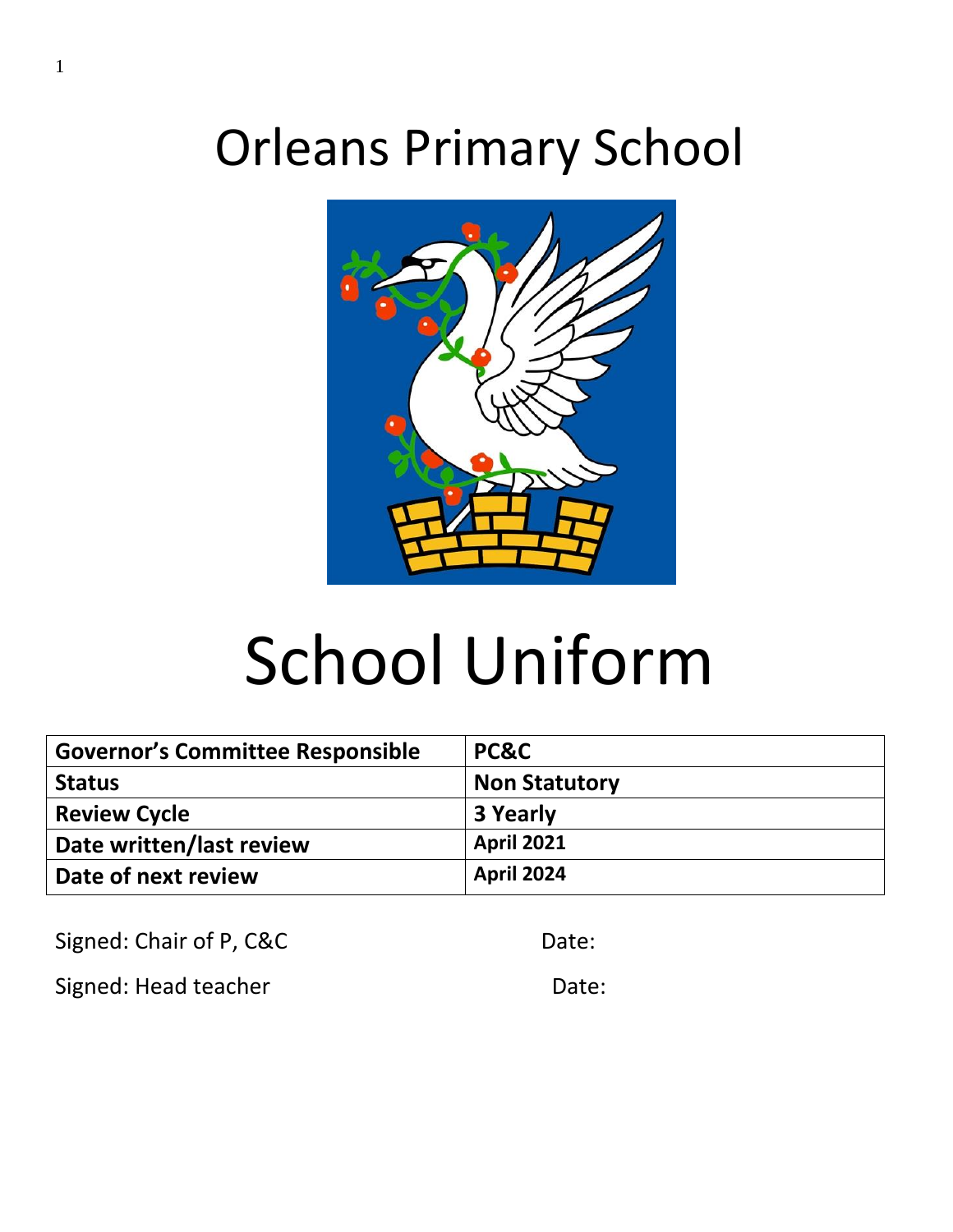#### **1 Introduction**

It is our school policy that all children wear full school uniform everyday when attending school, or when participating in a school-organised event outside normal school hours. We provide a complete list of the items needed for school uniform on our school website [www.orleans.richmond.sch.uk.](http://www.orleans.richmond.sch.uk/) The list is also provided to all new parents and a copy is available from the school office.

### **2 Aims and objectives**

Our policy on school uniform is based on the notion that school uniform:

- promotes a sense of pride in attending Orleans Primary school;
- prompts a sense of community and belonging towards the school;
- is practical and smart;
- identifies the children with the school;
- prevents children from coming to school in fashion clothes that could be distracting in class;
- makes children feel equal to their peers in terms of appearance;
- is regarded as suitable wear for school and good value for money by most parents;
- is designed with health and safety in mind.

#### **3 Daily School Uniform**

**Nursery –** Royal blue school T-Shirt and/or Sweatshirt

#### **Foundation & Key Stage 1 – (Reception, Years 1 & 2)**

- White Polo Shirt
	- Royal Blue Sweatshirt / Cardigan

Grey Trousers / Shorts or Grey Skirt / Pinafore; during the warmer weather a blue gingham playsuit or dress

PE Kit - Royal Blue T-Shirt

Royal Blue Shorts or Royal Blue Joggers

Footwear for PE within the Early Years is trainers

Hair accessories should be plain colours preferably the school blue.

#### **Key Stage 2, Years 3-6**

White Polo Shirt Royal Blue Knitted V-neck Jumper or Cardigan Grey Trousers / Shorts or Grey Skirt / Pinafore; during the warmer weather a blue gingham playsuit or dress PE - House Colour T-Shirt House Colour Shorts / Joggers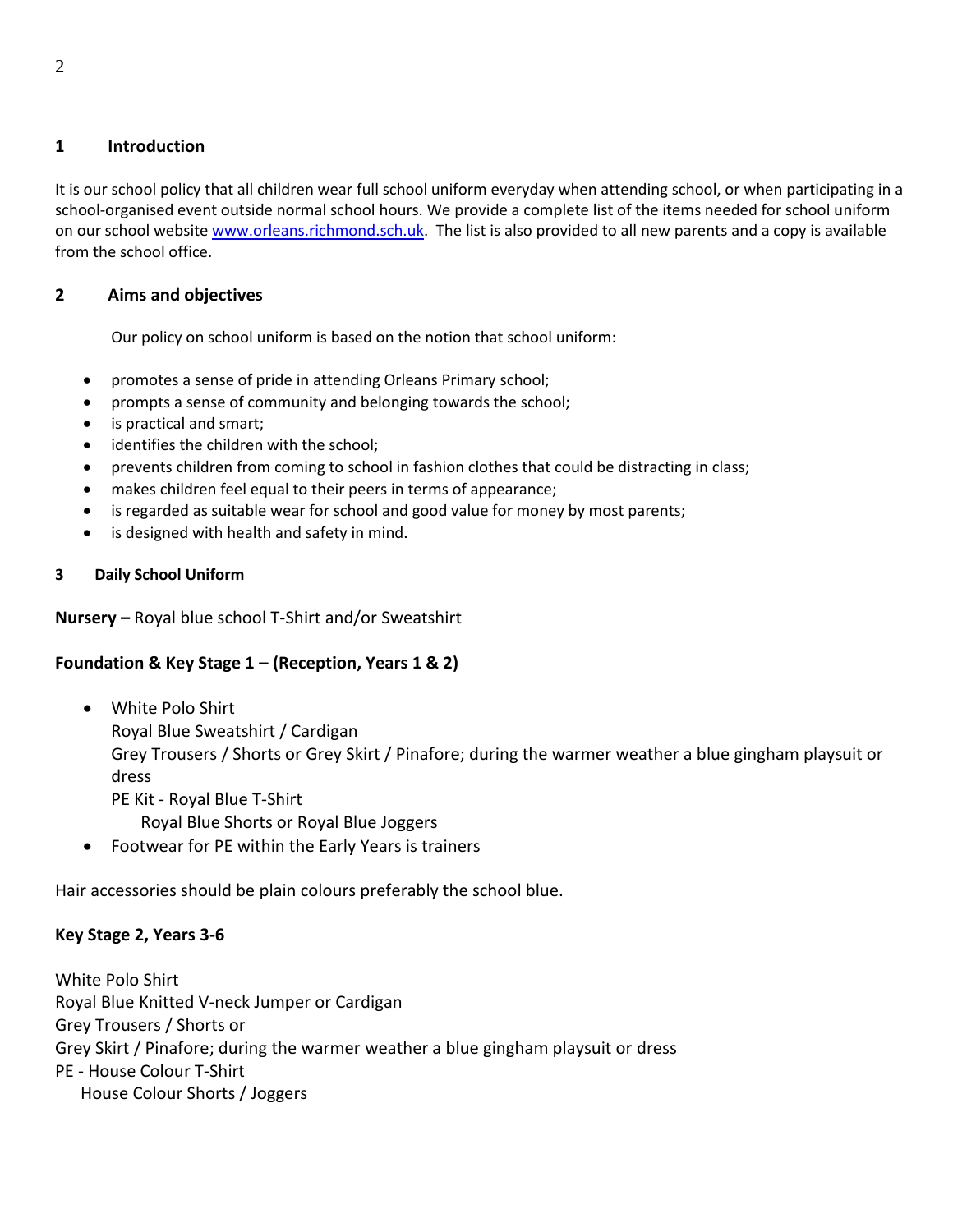# Please note: the school expects that pupils will not wear leggings for PE.

Hair accessories should be plain colours preferably the school blue.

#### **4 PE kit and House system**

From Year 3 upwards, Orleans has a House system and children wear t-shirts and track suits in the colour of their house. Our 4 Houses are named after four local parks. We aim to place siblings in the same House as each other.

House Captains are elected each year – a girl and a boy for each. House Points are awarded for behaviour, manners, effort, achievement, and inter-house games/sports. The winning House is announced during Celebration Assembly each Friday, and there is an overall winner at the end of each term. The children's PE t-shirts correspond with their House colours as follows:

- Marble Hill House burgundy
- Richmond House blue
- Crane House red
- Syon House green

#### **3 Jewellery**

On health and safety grounds, we do not allow children to wear jewellery in our school. The exceptions to this rule are small plain gold or silver earring studs in pierced ears, and small objects of religious significance, such as a crucifix, hamsa on a chain or a plain kara. We ask the children to either remove these objects during PE and games, or cover them with a plaster, to prevent them from causing injury or from interfering with their learning. The school cannot be held responsible for items of jewellery which are lost or broken.

#### **4 Extreme haircuts/Hair Length**

The school does not permit children to have 'extreme' haircuts that could serve as a distraction to other children. Examples of this include; dyed hair either permanent or temporary such as sprayed on dye or shapes cut into a child's hair or eyebrows.

Our advice to parents is to have such haircuts at the start of the summer holidays so that it can be restyled ready for the first day back at the start of the new school year.

Hair, which touches the shoulders, should be tied up with a simple hair tie or blue/black clips for both boys and girls.

#### **5 Footwear**

The school wants all children to grow into healthy adults. We believe that it is dangerous for children to wear shoes that have platform soles or high heels, so we do not allow children to wear such shoes in our school. Neither do we allow children to wear trainers to school, unless wearing their PE kit; this is because we think that this footwear is appropriate for sport or for leisurewear, but is not in keeping with the smart appearance of a school uniform. We require all children to wear shoes as stated in the uniform list. Please note - open toed sandals are not part of the required uniform and can cause trip hazards at playtimes and lunchtimes particularly on our playground climbing equipment.